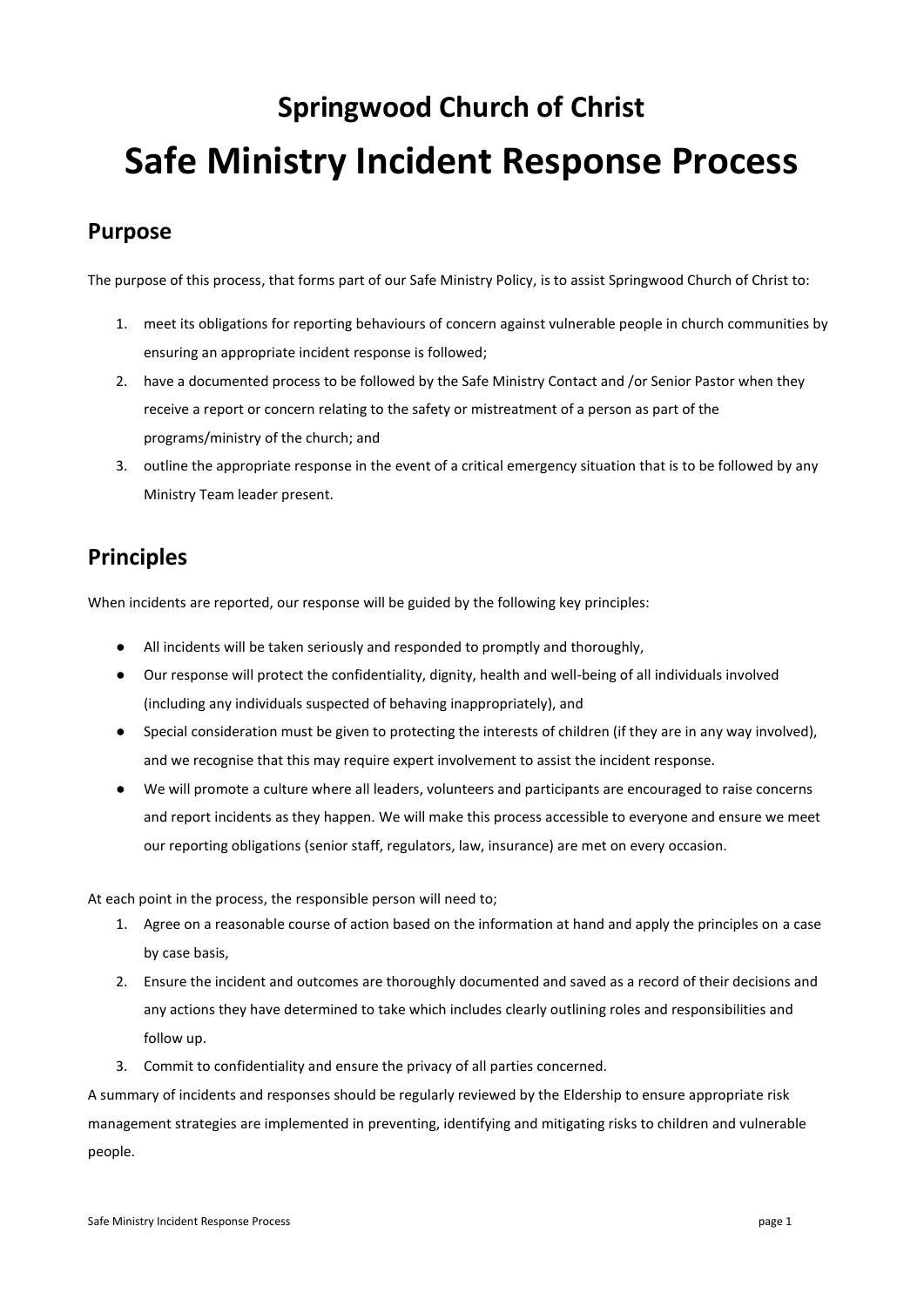# **Process Overview**

# **Response Type A – Incident/emergency response**

Refer to FlowChart – Appendix A

This flowchart has been designed for Ministry Team Leaders and other volunteer leaders to follow in the event of a Critical Incident or emergency during a church program. Examples include: lost participant, violent activity, suicidal participant, self harm, vehicle incident, food poisoning, significantly injured or unwell participant, substance abuse or natural tragedies.

# **Response Type B – Concern or disclosure reported**



## Step 1. Record Details of the Concern

This Response Type B should be initiated when a Safe Ministry Contact(s) receives a concern or a report of an incident. See Appendix B for a list of significant elements to include when recording a concern. It may also be reported through a participant completing the Complaints and Allegations Template.

If the concern is about the risk of *sexual* abuse or harm to a child within the church community, the Churches of Christ **Concern Reporting Form** must be completed. The form is sent t[o safeguarding@cofcqld.com.au](mailto:safeguarding@cofcqld.com.au) and the matter is managed by the Safeguarding Response Group in Churches of Christ in Queensland.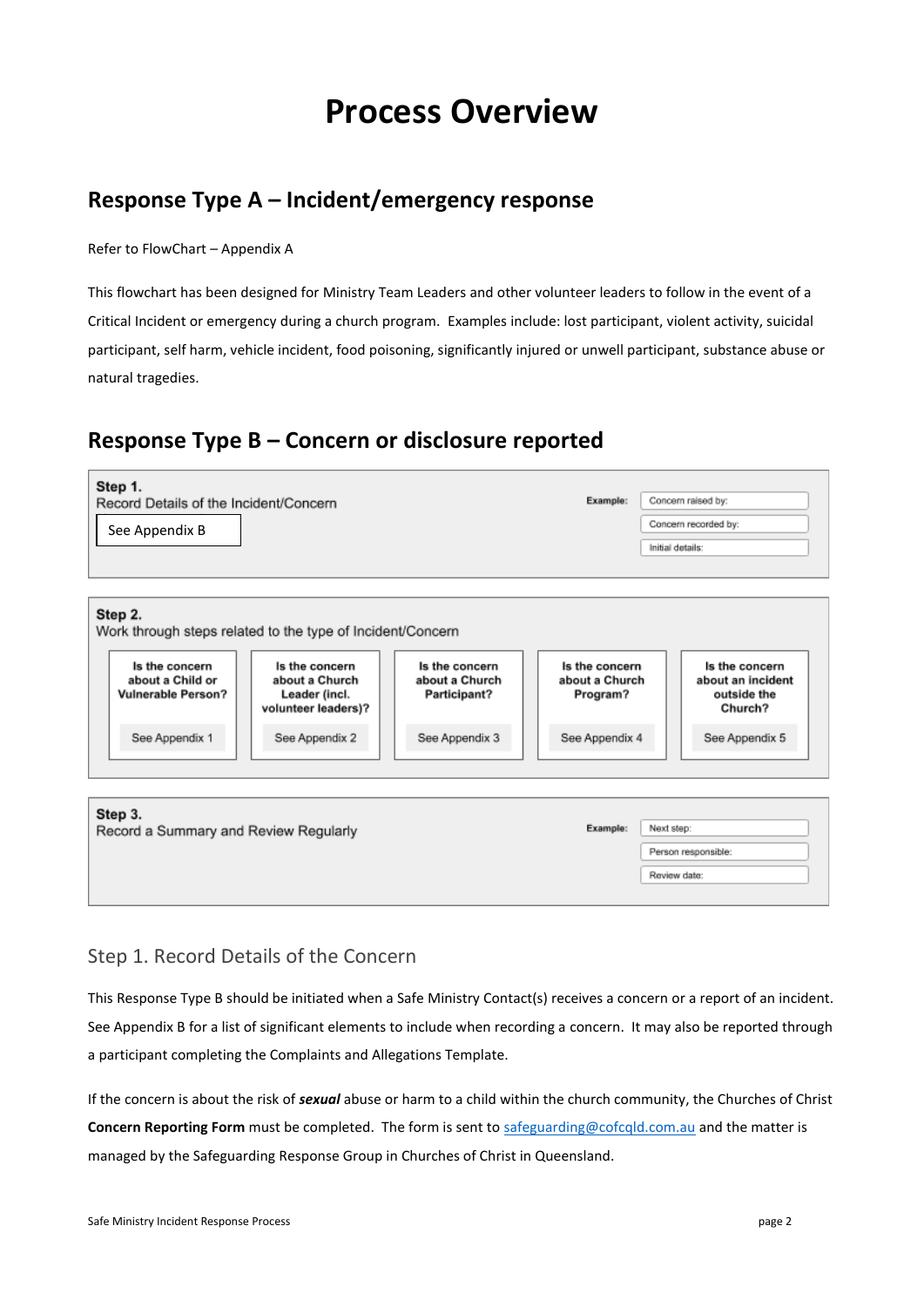## Step 2. Work through steps related to the type of Concern

Share the Incident/Concern details with the Senior Pastor, then (together) work through each type of concern, only skipping if all unanimously agree it can be skipped.

If the type of concern is applicable, record the next steps that need to be taken, and take those steps.

*Reasonable grounds* means a set of facts or circumstances that would cause a person of ordinary and prudent judgement to believe beyond a mere suspicion.

#### 1.**Is the concern about a Child or Vulnerable Person? (see Appendix 1)**

- Are there reasonable grounds?
- Are there external agencies who need to be contacted?
- What are the next steps?

#### 2.**Is the concern about a Church Leader (incl. volunteer leaders)? (see Appendix 2)**

- Are there reasonable grounds?
- Are there external agencies who need to be contacted?
- How should this be investigated?
- Should the Leader be suspended?
- What are the next steps?

#### 3.**Is the concern about a Church Participant? (see Appendix 3)**

- Are there reasonable grounds?
- Are there external agencies who need to be contacted?
- How should this be investigated?
- Should any actions be taken towards the Participant?
- What are the next steps?

#### 4.**Is the concern about a Church Program? (see Appendix 4)**

- Are there reasonable grounds?
- How should this be investigated?
- Should any actions be taken regarding the Program?
- What are the next steps?

#### 5.**Is the concern about an incident outside the Church? (see Appendix 5)**

- Are there reasonable grounds?
- What actions should be taken regarding the concern?

#### Step 3. Record a Summary and Review Regularly

After the concern has been appropriately managed and responded to, the Safe Ministry Contact should ensure the summary details are included in the next report to the Elders, and that any ongoing actions or commitments are properly in progress.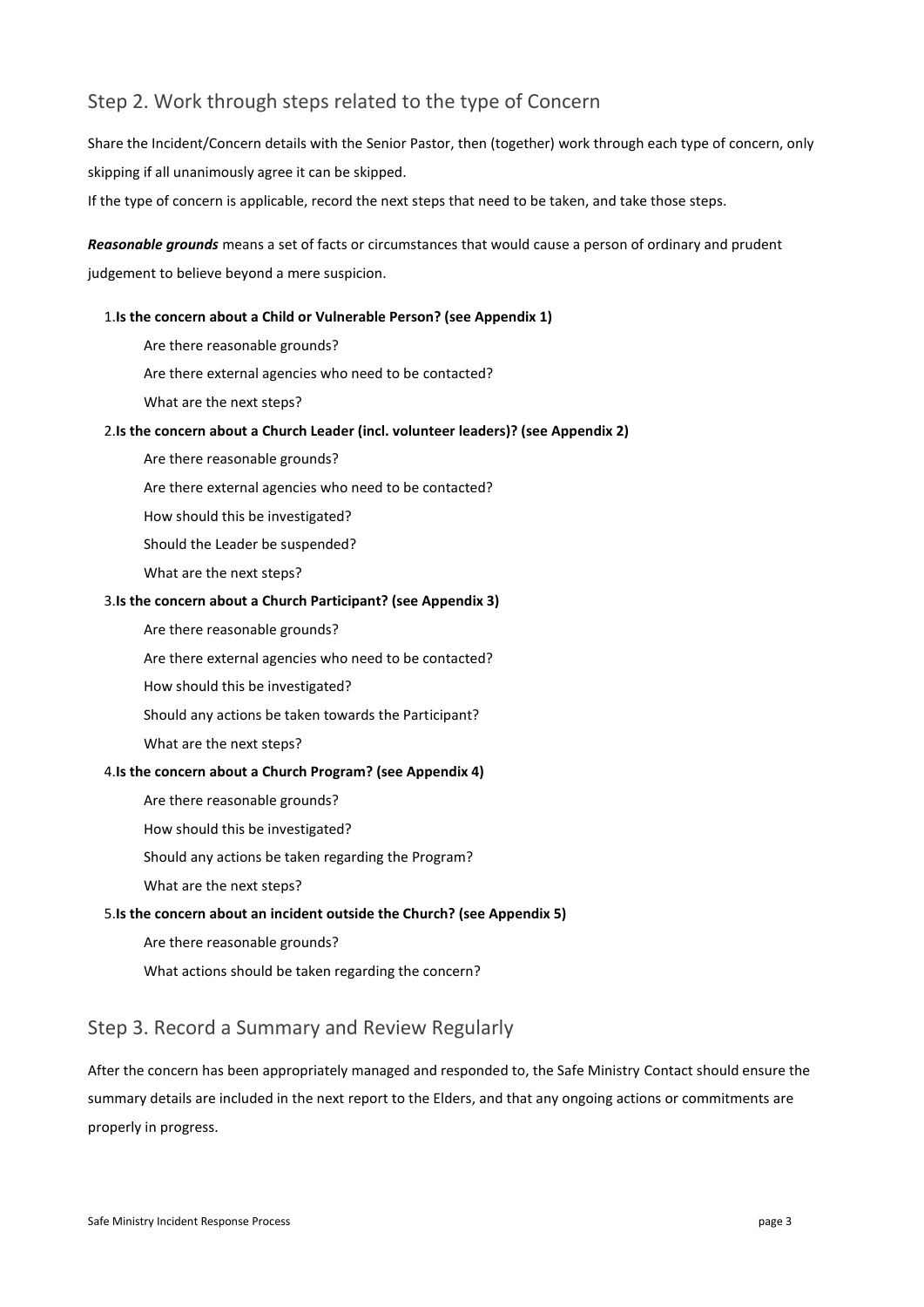# **Appendix A.**

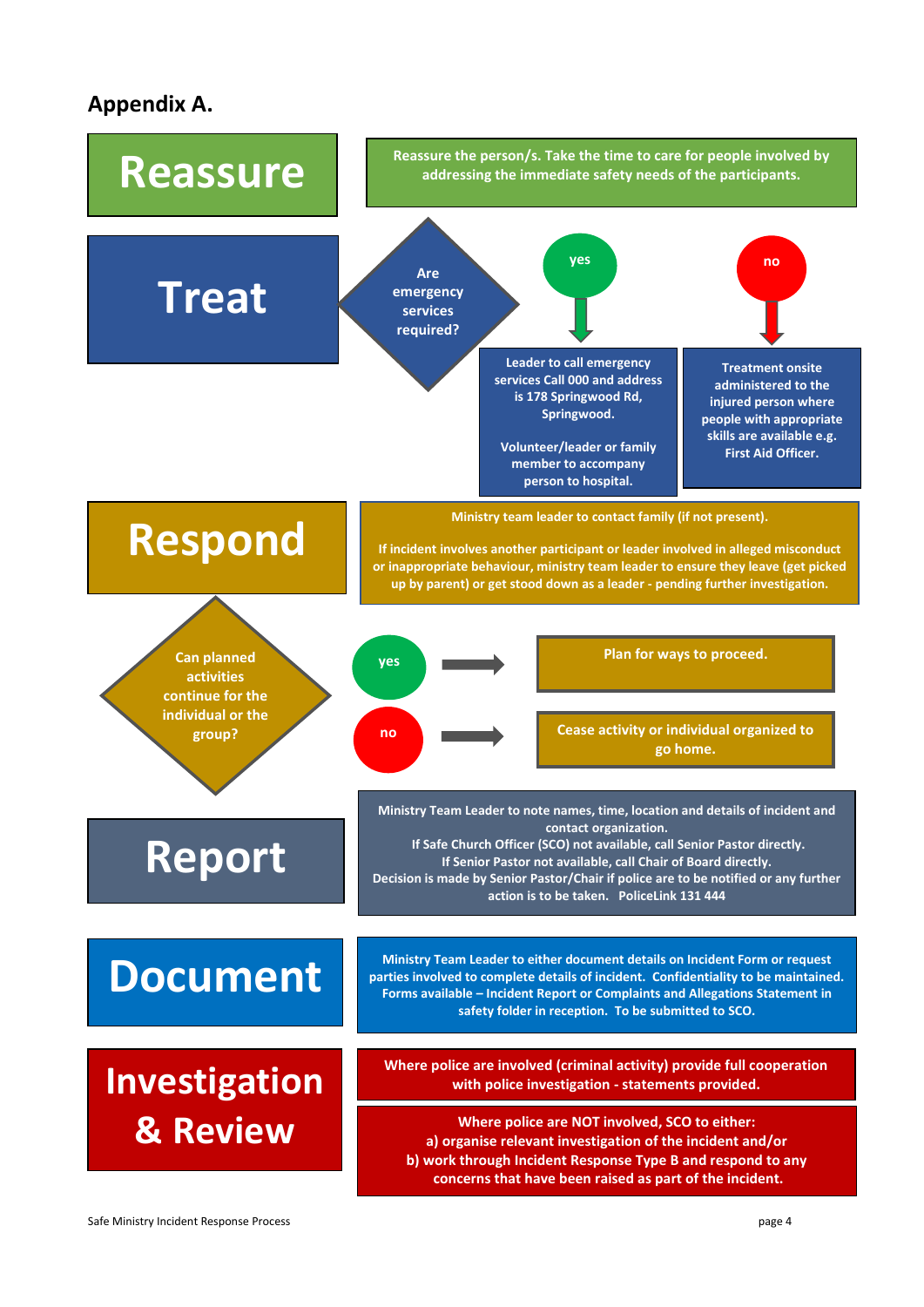**Support** *Ongoing support provided to those involved e.g. counselling, pastoral*<br> **Support**<br> *Congoing support provided to those involved e.g. counselling, pastoral*<br> *Referral made where appropriate* **care, further training etc. Referral made where appropriate. Practical assistance to parties provided where relevant.**

**Outcome** SCO recommends proposed actions to Senior Pastor based on outcome of investigation. This could take the form of a risk management review **of investigation. This could take the form of a risk management review for that activity/program. Breach of code of conduct - disciplinary action for volunteer, further** 

**education and training or mediation required between parties, withdrawal of participant from church programs. Outcome of investigation communicated to participant (and relevant parties) by church.**

**SCO to review incident log, review current policies and procedures, develop new procedures if necessary, amend and resubmit Program Approval Form to Eldership.**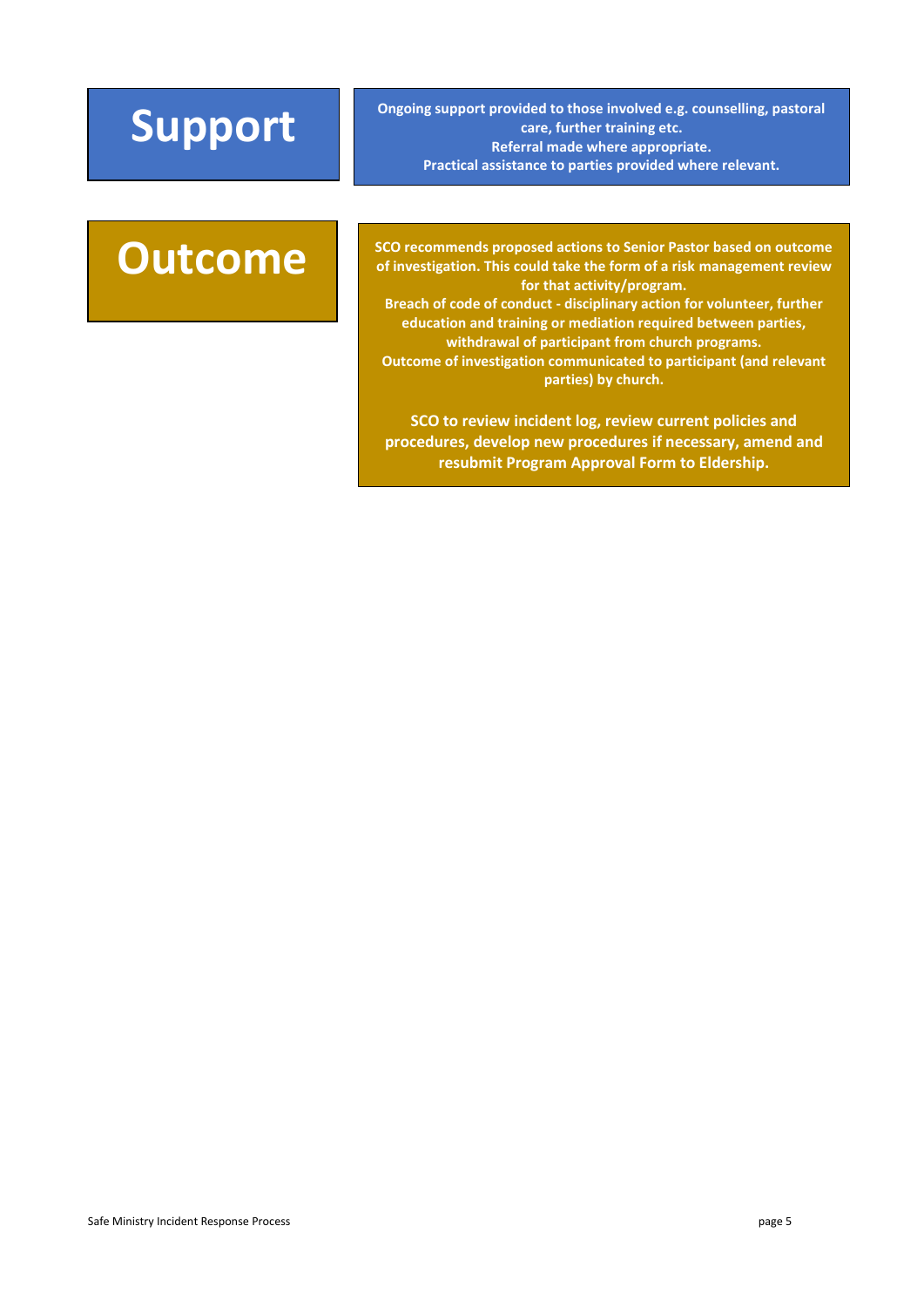# **Appendix B.**

# Recording the Concern

When someone raises a concern or reporting an incident, it's important to record as much detail as possible. The details of those reporting abuse should be kept private and confidential, only made known to those in leadership and to individuals and organisations who are legally required to know those details.

Some significant elements to record include;

- 1. **Safe Ministry Contact Name** Who received the report
- **2. Date Concern Received**
- **3. Name of person who raised the incident/concern**

#### 4. **Initial Details of the concern, including the date**

Record as much of the concern as you can remember. If possible, ask the reporter to email their concern or complete the Complaints and Allegations Template.

#### 5. **Further Details of the concern**

It might be important to ask further questions of the person raising the concern. (However, if the person reporting is the alleged victim, it might be important to seek external advice before asking further questions.)

- a. When exactly did the incident occur? Time of day, etc.
- b. Who else was there?
- c. What happened before? After?
- d. Where were you when it happened? Were there things you couldn't see?
- e. Have you seen something similar before? Since?
- f. Has anything else happened in relation to this incident since this event?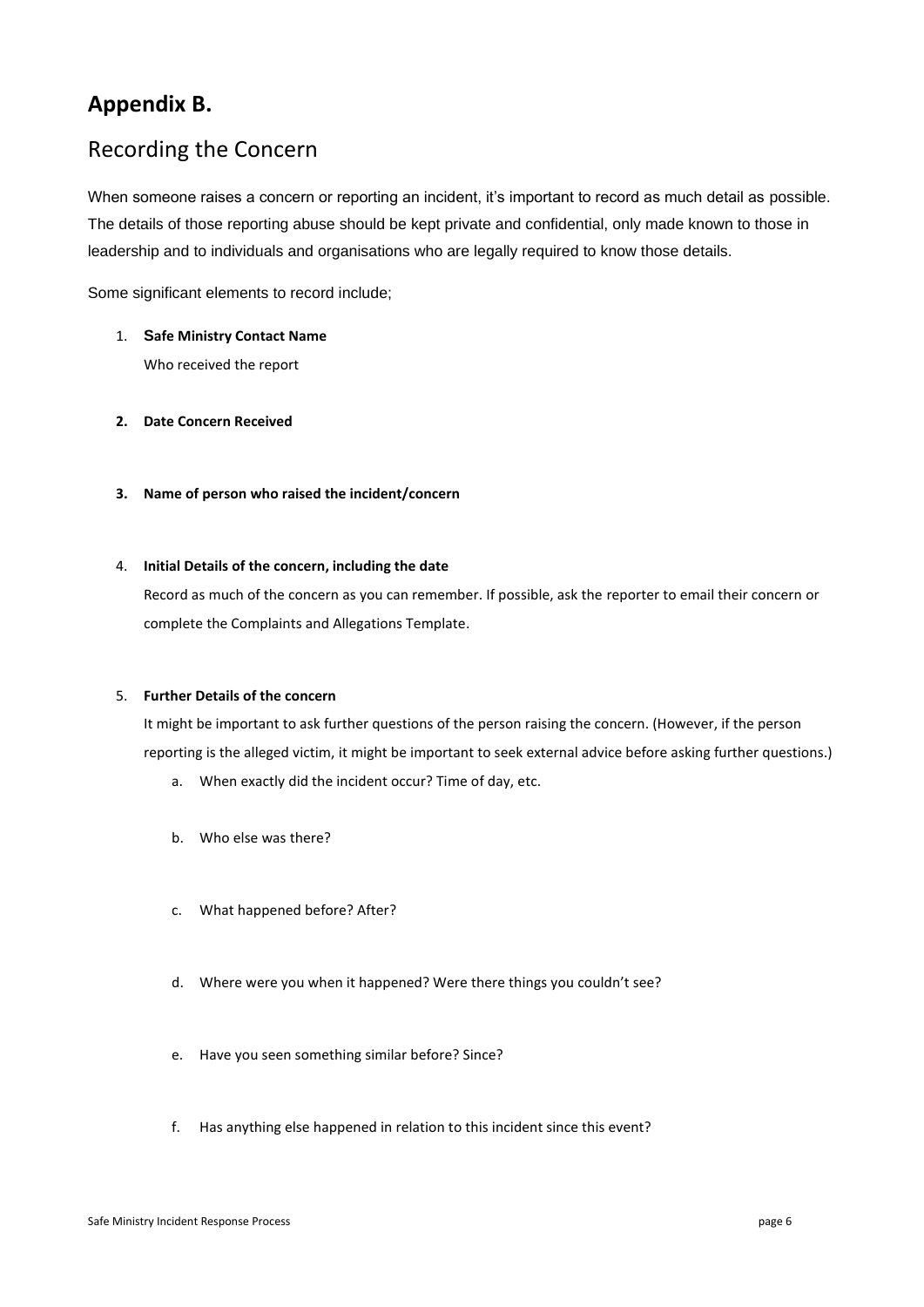# **Appendix 1.**

# Is the Concern about a Child or Vulnerable Person?

Note: This step should only be used when there is a concern about a particular (named/identifiable) child.

If the concern is not about a particular child, but rather about a program involving children or a leader of children, please skip this step.

#### If there are concerns raised about a Child or Vulnerable Person;

## 1. **Determine if there are reasonable grounds to suspect a particular child or vulnerable person was/is at significant risk of being harmed.**

Record any notes or reasons for your determination. It's possible that the concerns are determined to be reasonable, or that claims made about leaders could be accurate, but not describe inappropriate behaviour; or the claims could be such that no reasonable person would consider them worthy of further review. Note: *Reasonable suspicion* is a suspicion that is reasonable in the circumstances. In other words, there is evidence such as observations, information or specialty training or experience of the reporter to inform and support their opinion. It means that it is not just possible, but is likely. For example, I have observed physical or emotional symptoms of harm in the child or 2. Believe it is likely that the harm will continue or 3. Aware that there may not be a parent able and willing to protect the child.

#### 2. **Determine what, if any, external agencies or organisations might need to be contacted.**

These steps might include:

- a. Making an official Report to Churches of Christ in Queensland Safeguarding Response Group.
- b. Contacting the Police to inquire if they need to be informed PoliceLink 131 444
- c. Making a Police Report
- d. Contacting your Insurance provider
- e. Contacting an Elder Abuse Hotline or National Aged Care Advocacy Line on 1800 700 600
- f. Contacting the National Disability, Abuse & Neglect Hotline 1800 880 052
- g. Contacting the State Ombudsman to inquire if there needs to be a formal notification.
- h. Contacting any pastoral care persons to provide support to the child and carers.

Include the name of the person responsible for taking those steps.

#### 3. **Record and make plans regarding any further steps, processes or guidelines any of the above agencies recommend taking.**

Include the name of the person responsible for taking each of these steps..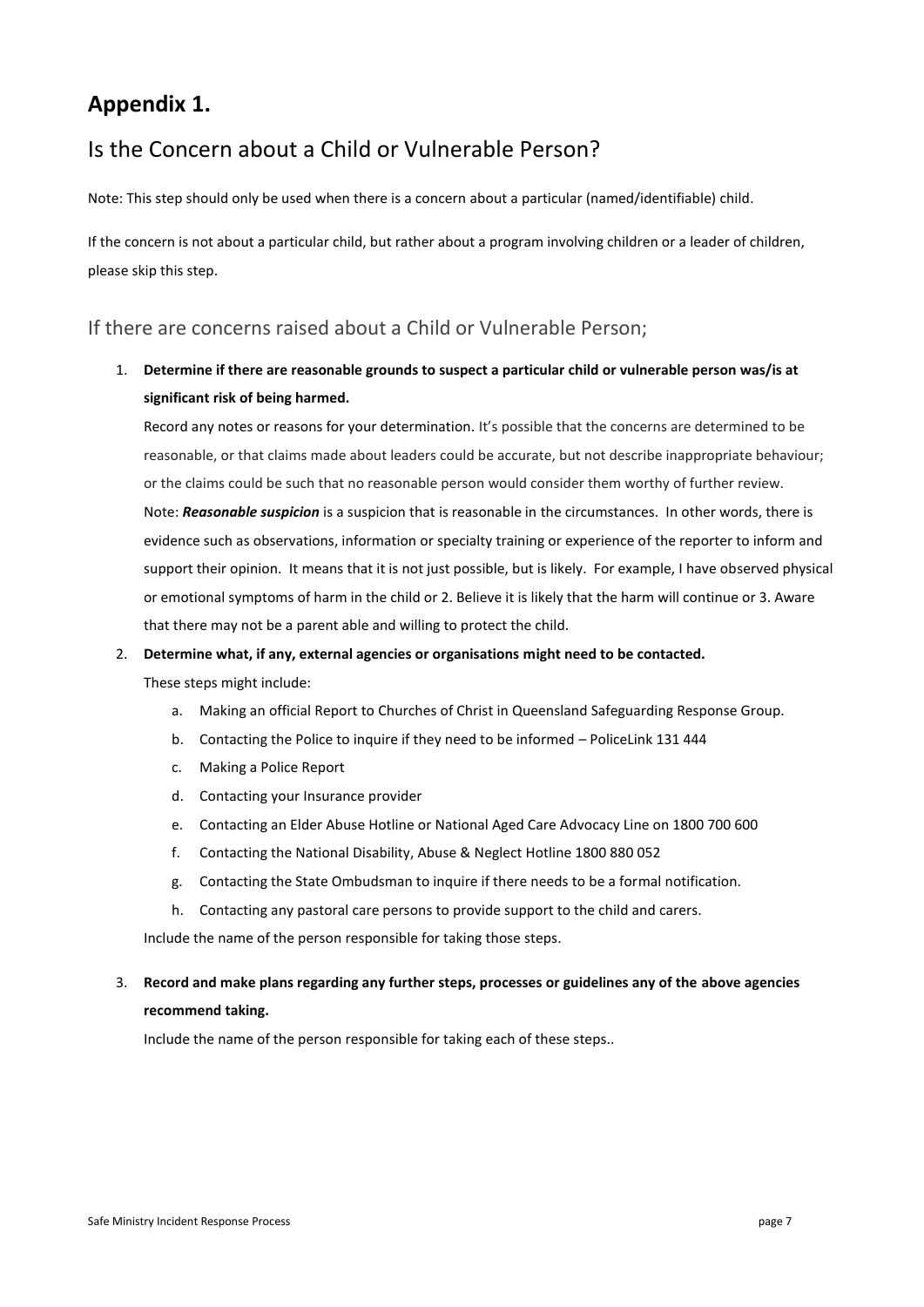# **Appendix 2.**

# Is the Concern about a Church Leader (incl. volunteer leaders)?

A 'Leader' could be a staff member, board member, program leader, volunteer, or even a helper within our organisation. If the concern/incident relates to the behaviour of a Leader then the organisation may bear the responsibility for the leader's actions.

#### Note:

- If multiple leaders have been implicated in the concern, the Safe Ministry Contacts should go through this process for each leader individually.
- If no specific leader is able to be identified, it may be appropriate to treat the issue as a 'Program Concern' which relates to the general behaviour of leaders within the program.

#### If there are concerns raised about a Church Leader;

- 4. **Determine if there are reasonable grounds to suspect a leader has behaved inappropriately.** Record any notes or reasons for your determination. . It's possible that the concerns are determined to be reasonable, or that claims made about leaders could be accurate, but not describe inappropriate behaviour; or the claims could be such that no reasonable person would consider them worthy of further review.
- 1. **Determine if outside agencies should be contacted about the suspected behaviour of the leader** It may be suitable to contact the Police if the suspected behaviour could be considered illegal. Other possible agencies could be the organisations Insurance provider, denominational support teams, or organisation partners.

Record who will contact which agency and any details or recommendations coming out of that contact. This may be done with or through the person who originally made the report.

#### 2. **Determine what steps should be taken to investigate the suspected behaviour**

The appropriate method of investigation will depend on the circumstances and the severity of the suspected behaviour and on the suspected leader's role in the organisation.

- a. If the suspected incident occurred outside the responsibility of the organisation, and in which the suspected leader was not acting (or could not be reasonably thought to be acting) as a representative of the organisation, it may not be appropriate for the organisation to conduct an investigation. However, it may need to be determined whether the suspected leader should have limited access to others or programs at the church if a known investigation is being undertaken by another organization (see step 4.).
- b. If the suspected behaviour is severe misconduct or the position of the leader is at a high level within the organisation, it may be appropriate to arrange an Independent Investigator to investigate the suspected behaviour with a level of transparency and separation from the organisation. The Independent Investigator should provide a report and recommendations to the board for their review and action.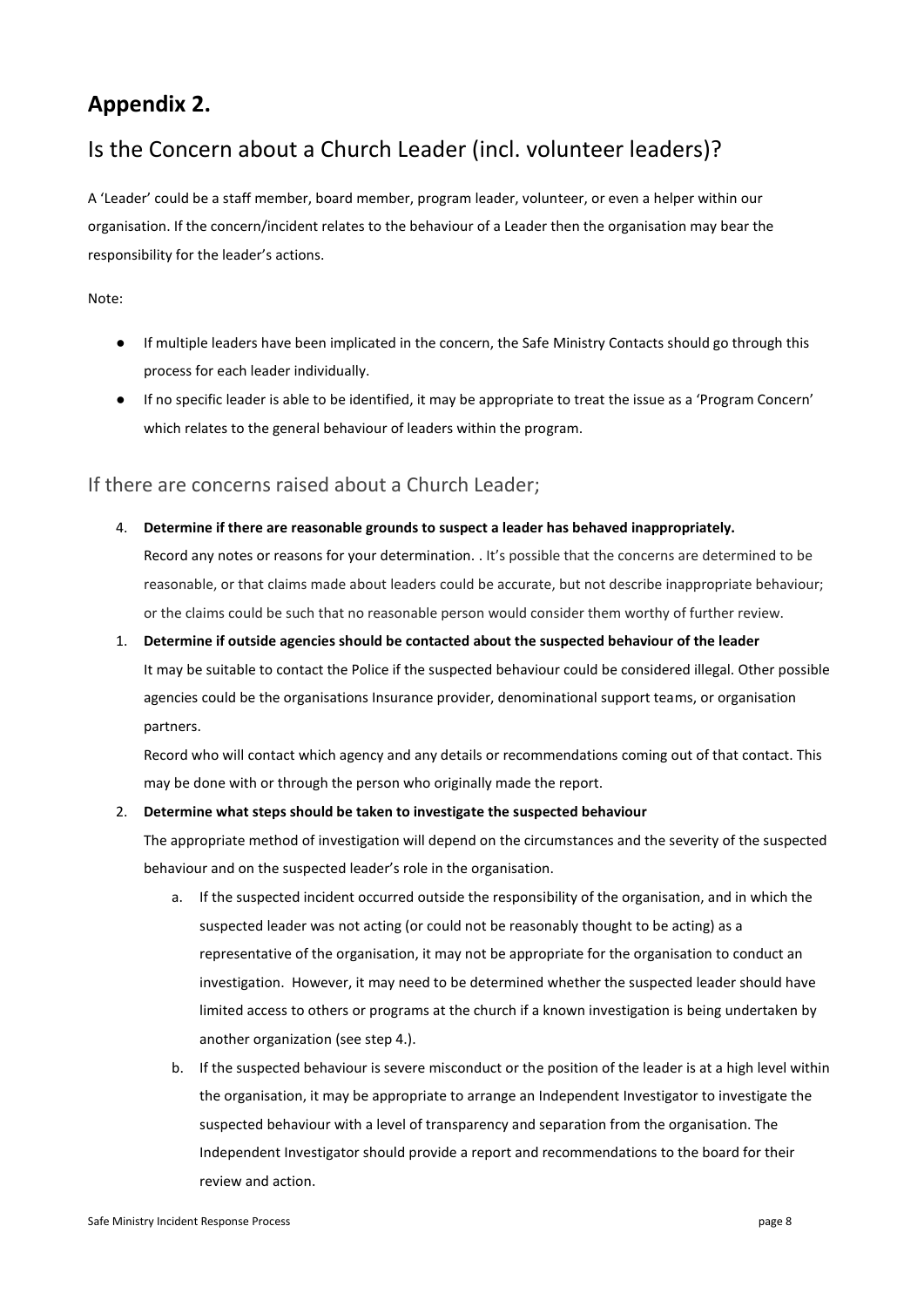- c. Otherwise, it may be appropriate to appoint a person within the organisation to investigate the suspected behaviour.
- d. In some circumstances it may be appropriate to temporarily remove the suspected Leader from various responsibilities during the investigation (see step 4 below).
- e. It may be appropriate to inform the pastoral team so they can provide pastoral care.

Record what steps should be taken, including who will action those steps and what will be expected as a result.

Record any resulting decisions or recommendations provided by an investigator (if applicable).

## 3. **Determine if the suspected leader should be temporarily suspended from some or all of their responsibilities**

There may be reasons to consider removing the suspected leader from their duties or responsibilities, and to what extent.

- a. It may be appropriate to remove the leader from all responsibilities if the severity of the suspected behaviour is such that it warrants concerns about the ongoing safety of other persons in the organisation.
- b. It may be appropriate to remove the leader from responsibilities where they would be brought into any or substantial contact with the suspected victim.
- c. It may be appropriate to not remove the leader, but to reduce their responsibilities for a time to ensure they are aware of the appropriate behaviour of a leader in their role.
- d. It may not be necessary to take any actions related to the suspected leader.
- 4. **Record the decision and what, if any, steps needs to be taken, and who is responsible for taking those steps.**

They may include;

- a. Communicating with the suspected leader
- b. Communicating with the suspected leader's supervisor
- c. Communicating with the organisation's board or senior leaders
- d. Communicating with the suspected victim
- e. Providing care to all involved as appropriate.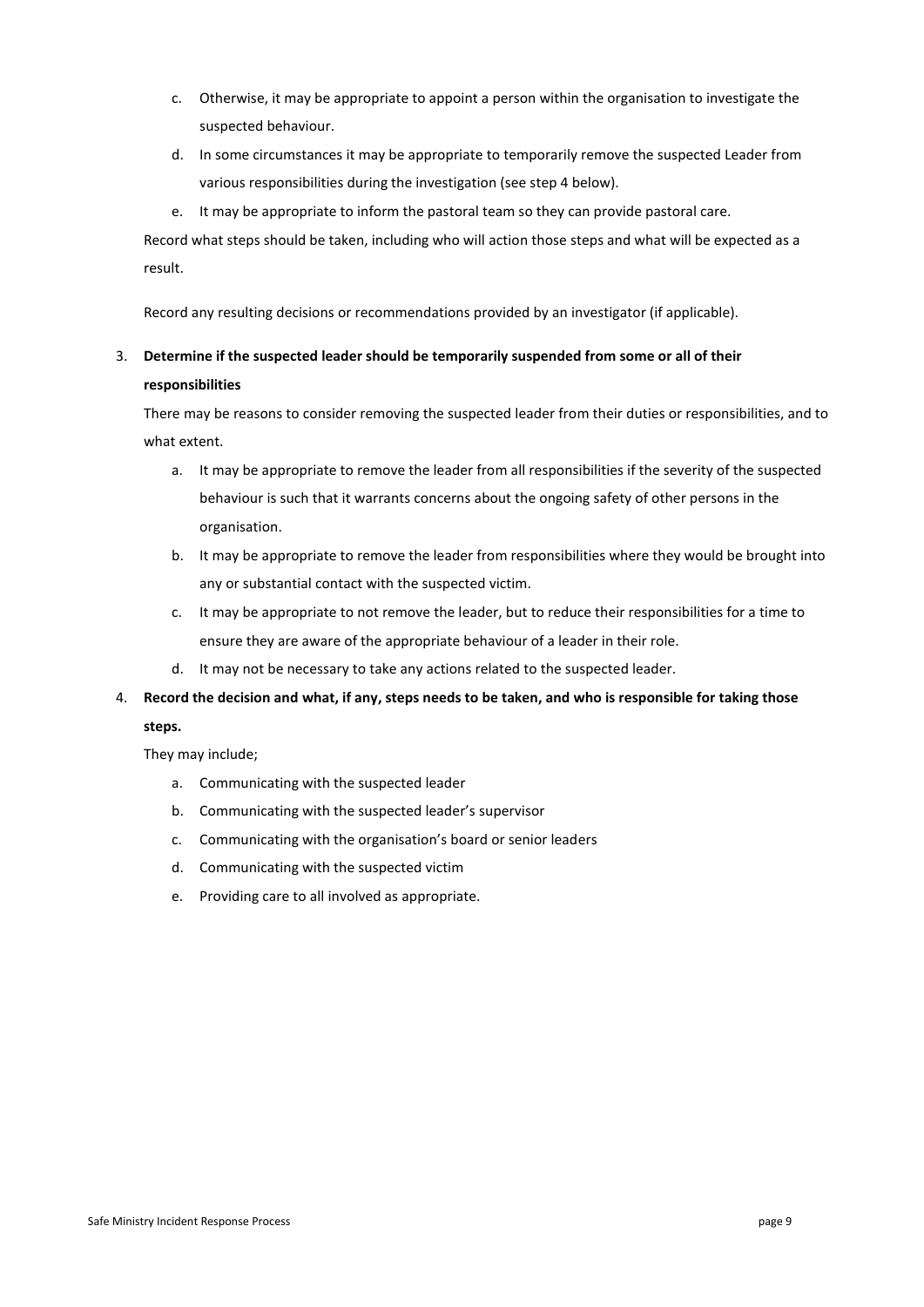# **Appendix 3.**

# Is the Concern about a Church Participant?

A 'participant' is someone who attends a program or event run by our organisation.

Note:

- Only follow this step if there is a concern raised about the behaviour or conduct of a particular person which occurred in the context of an organisation program. If the concern is regarding someone's behaviour outside the context of an organisational program, please use Process E "Respond to concerns about incidents outside the organisation".
- If multiple participants have been implicated in the concern, the Safe Ministry Contacts should go through this process for each participant individually.
- If no specific participant is able to be identified, it may be more appropriate to treat the issue as a 'Program Concern' which relates to the general behaviour of leaders within the program.

#### If there are concerns raised about a Participant;

- 1. **Determine if there are reasonable grounds to suspect the participant has behaved inappropriately.** Record any notes or reasons for your determination. . It's possible that the concerns are determined to be reasonable, or that claims made about leaders could be accurate, but not describe inappropriate behaviour; or the claims could be such that no reasonable person would consider them worthy of further review.
- 2. **Determine if the suspected behaviour is of such a nature that any State, Federal or other organisation might need to be notified**

It may be suitable to contact the Police if the suspected behaviour could be considered illegal. Other possible agencies could be the organisations Insurance provider, denominational support teams, or organisation partners. (Participant's other employers?)

Record who will contact which agency and any details or recommendations coming out of that contact. This may be done with or through the person who originally made the report.

#### 3. **Determine what steps should be taken to investigate the concerns**

It may be appropriate to investigate the suspicion further. Depending on the nature of the incident or the relationships between the parties it may be appropriate to appoint an independent investigator. The Independent Investigator should provide a report and recommendations to the board for their review and action.

Otherwise (if appropriate) decide who, within the organisation, will investigate and record their report.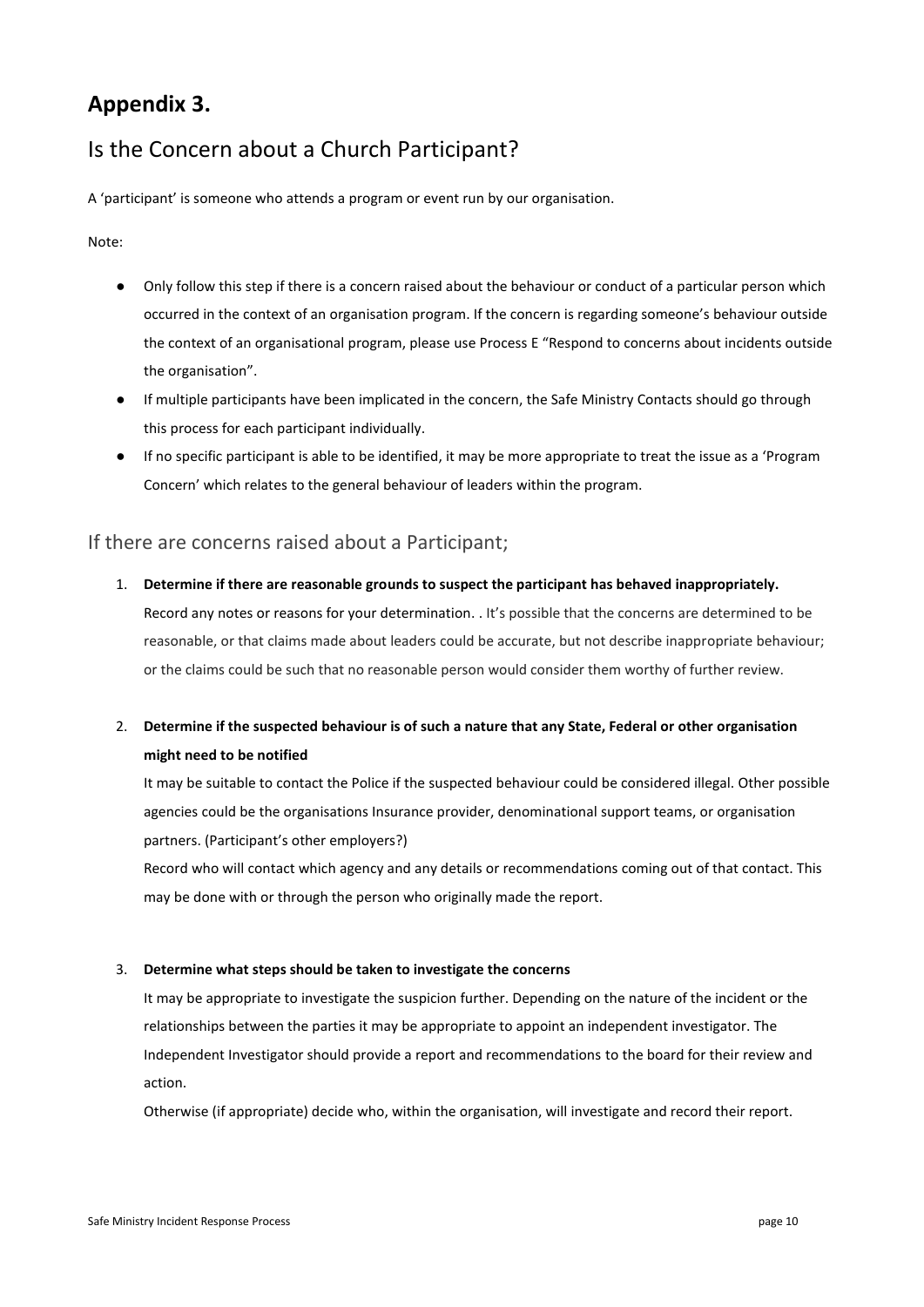#### 4. **Determine what, if any, steps should be taken regarding the suspected incident and participant**

Depending on the suspected or potential severity of the incident, there may be a range of options to consider taking in response to the concern.

- a. It may be appropriate to appoint someone to speak with the suspected Participant about standards of behaviour expected for organisation Participants.
- b. It may be appropriate to set out some particular standards of behaviour for this Participant to ensure future behaviours are appropriate.
- c. It may be appropriate to request the participant does not attend various programs for a time, or until various criteria a met.
- d. It may be appropriate to inform the pastoral team so they can provide appropriate pastoral care.
- 5. **Record what steps should be taken, including who will action those steps and what will be expected as a result.**

Record any resulting decisions or recommendations provided by an investigator (if applicable).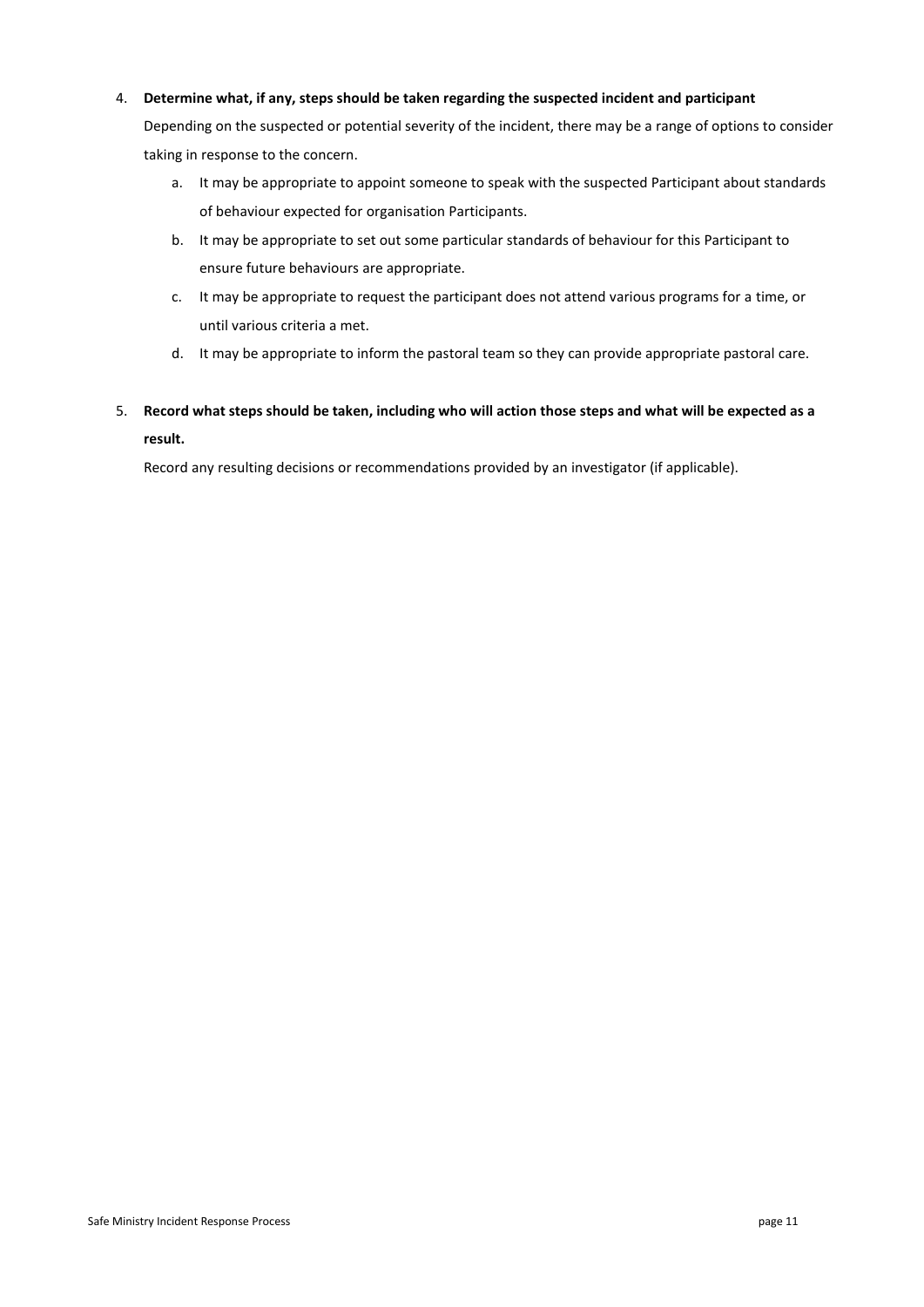# **Appendix 4.**

# Is the Concern about a Church Program?

A 'Program' is an event, group, or session which is run by the organisation staff or organisation volunteers. It includes its spaces, environments and culture. It may also include any online environments used for the Program by Leaders or Participants .

If a concern is raised about Leadership in general, or the general behaviour of Participants, it might be suitable to use these following steps to respond.

#### If there are concerns raised about a Program;

1. **Determine if there are reasonable grounds to suspect a Program is unsafe.**

Record any notes or reasons for your determination. It's possible that claims made about a Program could be accurate, but not describe inappropriate culture or an unsafe environment; or the concerns could be such that no reasonable person would consider them worthy of further review.

2. **Determine what steps will be taken to investigate the concerns**

Record what steps should be taken, including who will action those steps and what will be expected as a result.

Record any resulting decisions or recommendations.

#### 3. **Determine what, if any, steps should be taken regarding the Program concerns**

Depending on the severity of the concerns about the Program and the result and recommendations of any investigation, there may be a variety of steps to consider taking.

- a. It may be appropriate to gather some or all of the Program Leaders to re-establish appropriate culture standards and acceptable behaviours
- b. It may be appropriate to gather some or all of the Program Participants to increase awareness of organisational Policies and appropriate behaviours.
- c. It may be appropriate to conduct a Program Risk assessment
- d. It may be appropriate to recommend updated systems or processes to be used within the Program by the Leaders.
- e. It may be appropriate to inform the pastoral team so they can provide appropriate pastoral care.
- 4. **Record what steps should be taken, including who will action those steps and what will be expected as a result**.